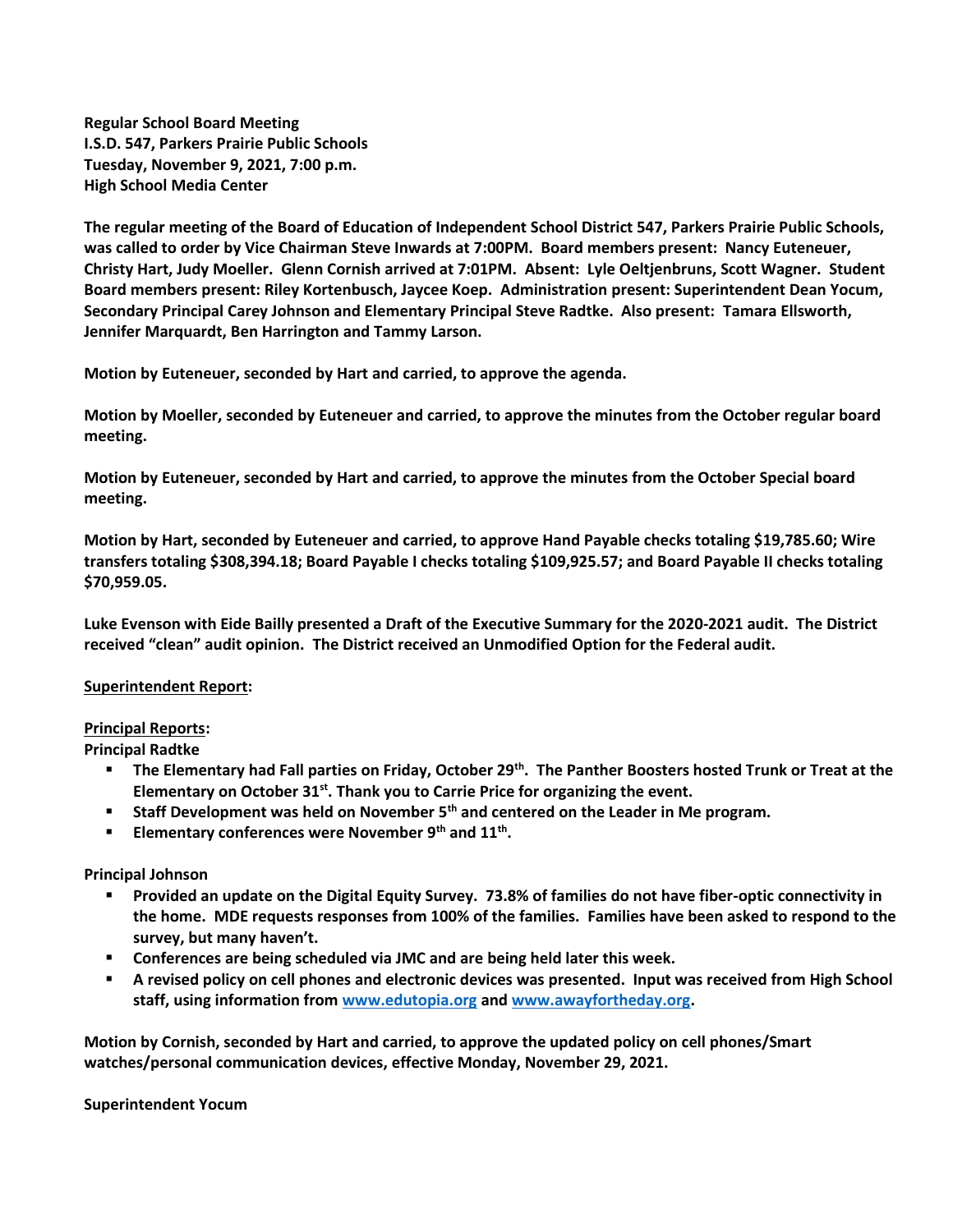- **Covid update**
	- **Case numbers in the buildings are very food. Local/state numbers are high.**
	- **A Federal mandate, requiring employers with over 100 employees require vaccination or testing and mask use, has been passed but is being challenged in several states. Employees have been notified of the mandate and that the District is monitoring it, and will be required to follow mandates.**
	- **The percentage of families qualifying for Free & Reduced Lunch are similar to previous years.**

**Unfinished Business:**

**None**

**New Business:**

**A RESOLUTION CANVASSING RETURNS OF VOTES OF SCHOOL DISTRICT SPECIAL ELECTION was introduced by member Cornish, seconded by Hart and passed unanimously.** 

**BE IT RESOLVED by the School Board of Independent School District No. 547, as follows:**

**1. It is hereby found, determined and declared that the speical election of the voters of the district held on November 2, 2021, was in all respects duly and legally called and held.**

**2. As specified in the following Abstract and Return of Votes Cast, votes received on the election of one School Board member to fill a vacancy (until January 2025) as follows: Dustin Schilling, 77 votes.**

**3. Candidate Schilling, having received the highest number of votes, is elected to the remainder of a four year term (until January 2025) beginning the first Monday in January, 2022.** 

**4. The school district clerk is hereby authorized to certify the results of the election to the county auditor of each county in which the school district is located in whole or in part.**

**A RESOLUTION AUTHORIZING ISSUANCE OF CERTIFICATES OF ELECTION AND DIRECTING SCHOOL DISTRICT CLERK TO PERFORM OTHER ELECTION RELATED DUTIES was introduced by member Moeller, seconded by Euteneuer, and passed unanimously. The complete resolution is on file with the District Office.**

**Motion by Euteneuer, seconded by Moeller, and carried, to hire Steven Becker as a temporary daytime custodian.**

**Preliminary Seniority lists for Certified and Classified staff were presented.** 

**Motion by Hart, seconded by Cornish and carried, to allow a transfer of \$32,858.00 from the General Fund to the Food Service fund, to eliminate any negative balance.**

**A RESOLUTION DESIGNATING ANNUAL POLLING PLACE was introduced by member Moeller, seconded by Cornish and carried unanimously. The complete resolution is on file at the District Office.**

**A RESOLUTION FOR MULTIPLE PRECINCTS AND DESIGNATING HOURS DURING WHICH THE POLLING PLACES WILL REMAIN OPEN FOR VOTING FOR SCHOOL DISTRICT ELECTIONS NOT HELD ON THE DAY OF A STATEWIDE ELECTION was introduced by member Moeller, seconded by Cornish and carried unanimously. The complete resolution is on file at the District Office.**

**Motion by Euteneuer, seconded by Moeller and carried, to close the meeting at 8:51PM for Negotiations strategy.**

**Motion by Cornish, seconded by Euteneuer and carried, to reopen the meeting at 10:06PM.**